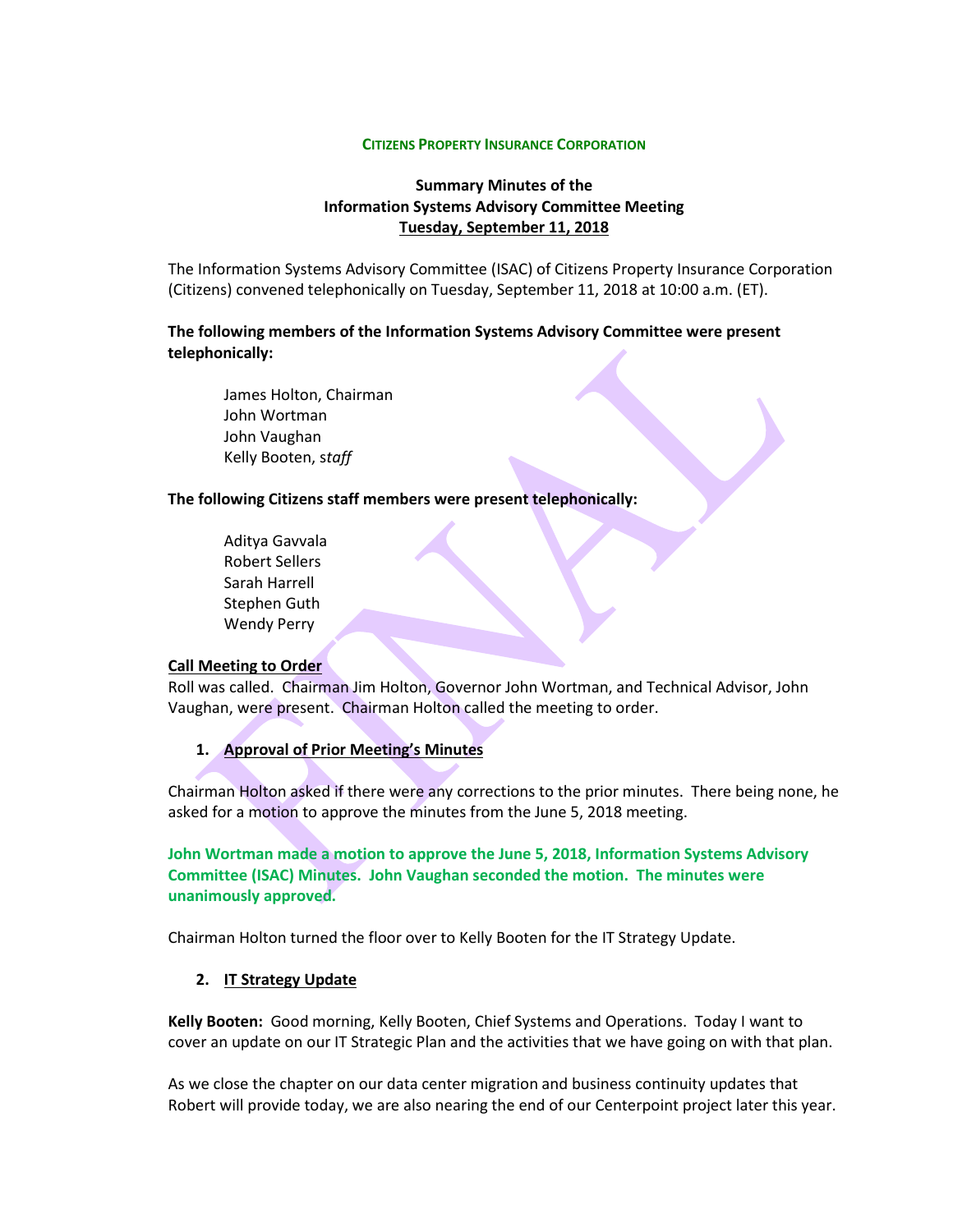We thought it would be a good time to look at the components of our IT Strategic Plan with the intent to address responsibilities in the ISAC Charter regarding the review of Citizens information technology governance practices and strategic plan.

Slide two shows a graphical representation of our IT governance structure. The key point here is that IT plans are in alignment with business plans and are governed by our executive leadership team, as well as IT leadership. In our case, we are fortunate that one of my areas of responsibilities is also Enterprise Strategy and Planning which makes it much easier to keep IT aligned with the business.

We have robust, strategic annual and quarterly planning cycles where the business and IT come together to understand and prioritize our work according to business objectives.

Slide three represents our primary business system strategy and relationships. As you know, we migrated to Citizens' Insurance Suite a few years ago for our core insurance systems and are closing in on the implementation of our Centerpoint systems implementation for back office functions.

Toward the end of last year and into this year, we invested in, and will continue to focus on, customer facing systems. This year we purchased the Salesforce product for our agent management solution and will start the implementation in the fourth quarter.

And last, but not least, we are starting to evaluate and improve our business intelligence and analytic tool set.

Around the edge of the box you will see surrounding capabilities that must be in place to deliver the business systems effectively, such as risk and security, operations, architecture and so on.

Slide four is further detail regarding business systems and technology convergence. I won't go into the details of all of this, but you can see that we have a number of projects and strategies either completed or in the works that converge to a future vision.

In addition to the business systems strategies already mentioned, there are strategies in the areas of IT Security, Content Management, Data Warehouse and Reporting, Cloud Applications and Infrastructure.

We typically only highlight a few key initiatives at the ISAC, though there are many projects running simultaneously to move us towards our future vision and stay current with technology trends.

At this point, I would like to turn it over to Robert to break it down a little bit further on slides five and six with our IT strategies and then we will open it up for questions at the end.

**Robert Sellers:** Good morning, Governors. Robert Sellers, Vice President and Chief Technology Officer. Part of my role is to manage and administer our Enterprise Architecture team. Our Enterprise Architecture team is really a group of shepherds that bring subject matter experts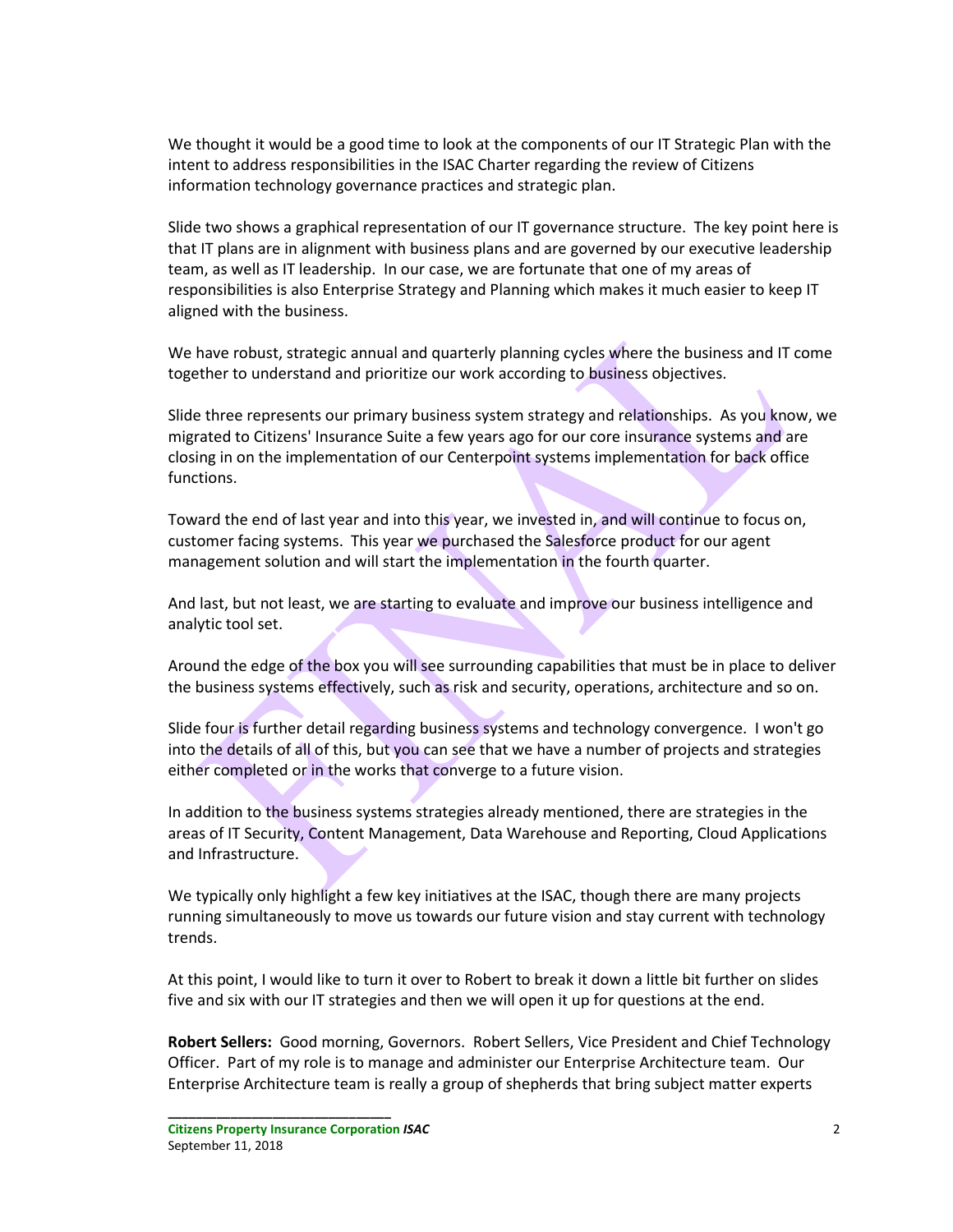together from throughout our business organizations and IT organizations to develop long range strategies for the organization around the areas of technology.

When you look at page 5, there is a color key over on the right-hand side at the top which identifies the strategies that have been either completed, are in progress, are being initiated or are in the queue process right now.

We have a governance process and a leadership meeting weekly in the area of strategies, reviewing those that are living strategies, as well as those that we are putting final touches on and bringing to the organization.

Over on the upper left-hand side you will see an IT Security Strategy that is in process of being created right now. With us this morning is Carlos Rodriguez. Carlos is the new Director of IT Security & Risk for the organization. He joins us from Kemper Insurance here in Jacksonville and has been with us since early July.

Part of his role is to review the strategies that we have in place for security, and many of the others that we have been working on for the last three years, and work with me and the rest of the IT organization on a refresh strategy for the next two to three years. That is an area that is ever changing.

The risks continue to increase from outside parties, as well as inside parties, and it is something that we maintain a steady focus on. As you go across the top of the slide you will see other areas, like our Enterprise Systems Strategy, which Kelly spoke about earlier with all the different systems that we provide. That, again, is a strategy that we have, it is established, we are running with it well. Things such as our upgrade on V9 of the core system, the final implementation of Centerpoint and where we go next with those technologies, how we invest in those capabilities are defined in our strategies that we have outlined.

One of the primaries that we are heavily focusing on right now is the implementations around the cloud strategy. This past year we have implemented some of the first stages of that. Aditya Gavvala's organization and the Delivery and Service group has been implementing our road map to Office 365 with exchange and other systems in the cloud, and future implementations are in plans, at this point, for some of our infrastructure as we move forward.

As you look at this list of different strategies, the thing about this list is so many of these are interrelated to each other. We use our Enterprise Architecture team, our strategy development across our business and our IT organization to ensure alignment of these as they are applicable to that center area, our core systems, because that is what all this technology stuff is about; it's about how we implement better business systems for our internal users and our other stakeholders, including policy holders and adjusters and agents out in the field.

Down in the lower right of page 5 is a statement. One thing is certain, technology is continuing to accelerate in the workplace. We see new types of technology - social media, communications capabilities, drones - things that are available to our Claims and Underwriting organizations and these strategies are all being revisited on a more timely basis today than ever before.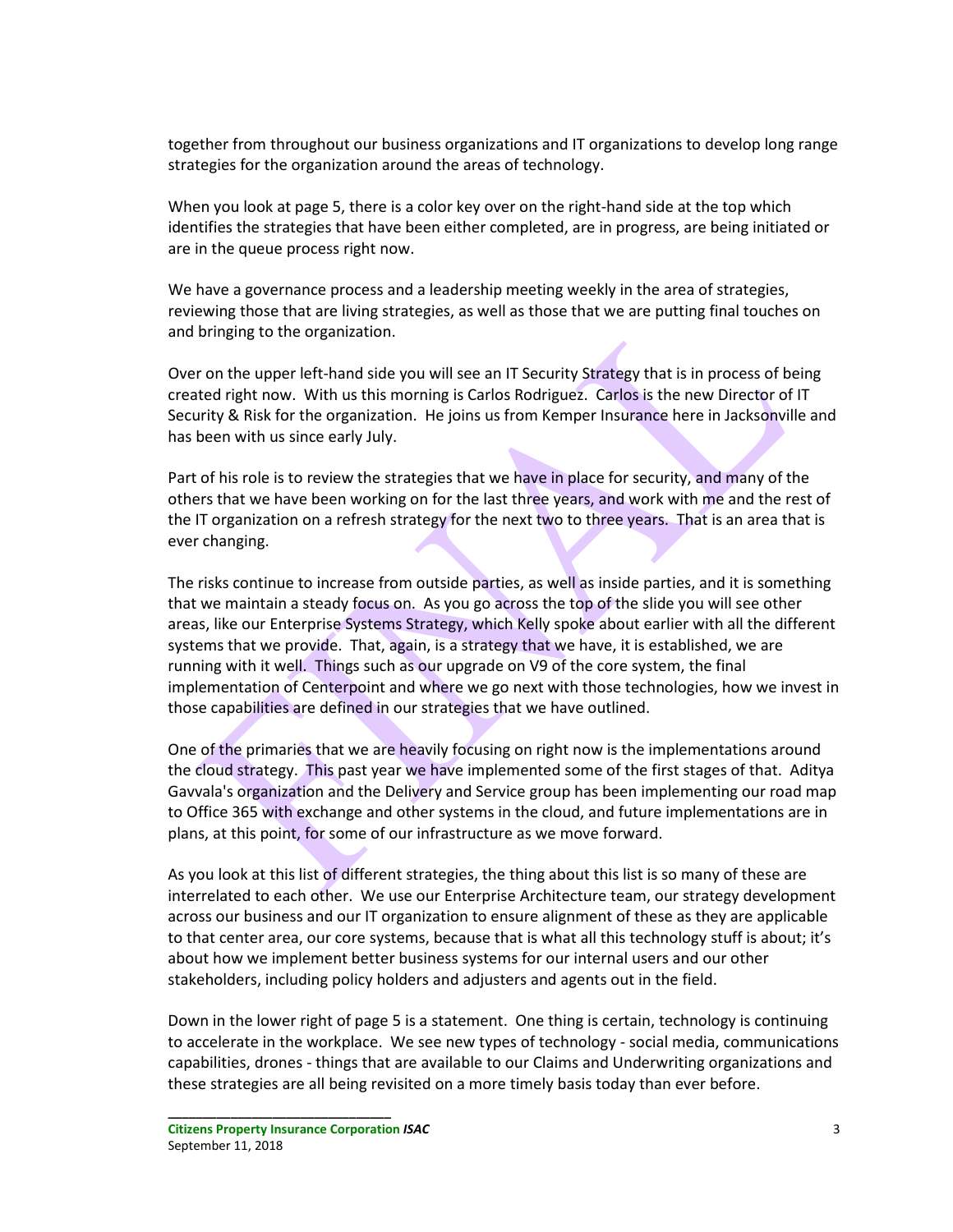We have to look at these and revisit these, not on a five-year or 10-year basis, but almost on a yearly or a biannual basis. So, you will see more of that as we go forward.

Page 6 shows some areas that we are really heavily focused on at the end of this year and through 2019. We continue to focus on areas around our governance and risk management, our IT operational financial management, and how we manage the funds that you approve for us to utilize in the advancement of our technology programs.

The Enterprise Business Systems is one of the major things that we are working on - to complete the Guidewire V9 upgrade in 2019. We finished the Claims part earlier this year, and Billing and Underwriting Services will be completed later in 2019 times frames, as well as the agency management system that Kelly spoke of earlier, and areas around social media, data warehousing and information management. Also, in other areas such as technology readiness, the cloud program and lifecycle. That is the other truism inside IT. As you go past three years, five years and while the technology you are running on may seem like it suits the purpose, there is more efficiency in upgrading that too faster, better and cheaper technology to run the same workloads.

The last piece is also what I consider a very important part of our role here in IT which is the innovation programs. Where can we use this technology for things that previously we have not identified in putting those type of programs in place.

At this point, Kelly and I will entertain any questions on strategy, Governors, that you all might have.

**Chairman Holton:** Robert, this is Jim Holton. An overall question is, are we pretty much on schedule in terms of our timeline to get all these up and running?

**Robert Sellers:** From a system standpoint with respect to Centerpoint, with respect to the update on V9, with respect to the analytic activity and of course our agency, which is coming into view right now, yes, we are on track with our projects.

On the technology standpoint, one of the things that I think is very important is that we can chase technology. And what I mean by that is that there are types of technology that are core foundations. One of those as an example is Identity and Access Management. It is a key project for us this year and is located over on page 5 in the strategies that are in progress. We want to be absolutely certain that we have identified the requirements and the capabilities that this organization needs; that when we go to market for any technology solutions, that we pick a vendor that is going to be a strategic vendor in terms of their ability to deliver those services and tools, and that we have a clear program for implementation.

And in this case, we would rather take more time to do those earlier facets correctly and work the project. There are others like that along the way here, because we are going to live with them for quite a while and the decisions that we make on the implementation.

**Citizens Property Insurance Corporation** *ISAC* 4 September 11, 2018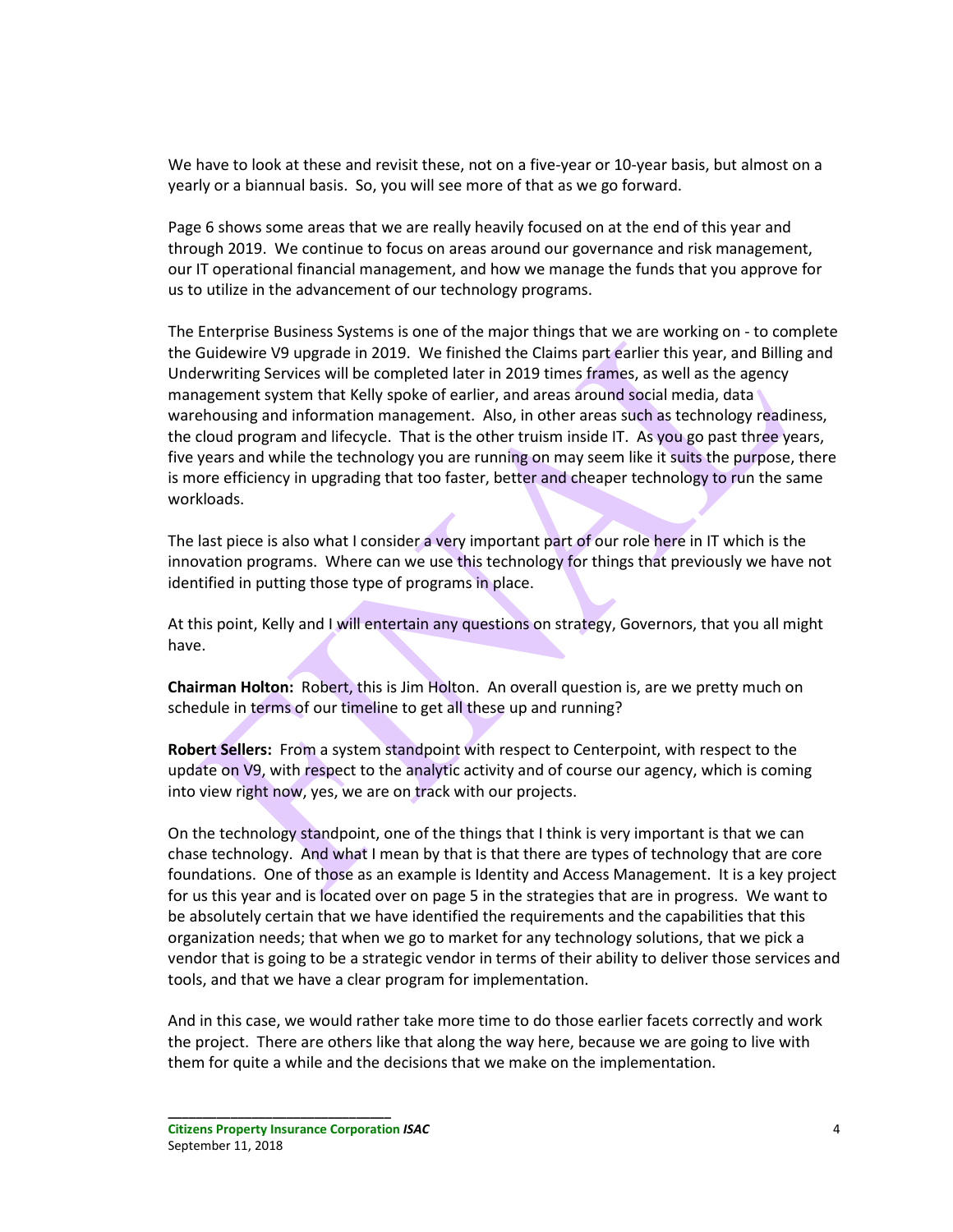Those are on track, but I will say that we will spend the right amount of time making the decisions on where to go before we execute on the implementation phase, and sometimes that requires us to take a step back. If we do, we will let you know that as we go forward on it.

**Chairman Holton:** Great. Any other questions for Kelly or Robert? Okay, guys, thanks for that good update. Robert, you still have the floor regarding the Disaster Recovery and Business Continuity Updates.

# **3. Disaster Recovery/Business Continuity Updates**

**Robert Sellers:** Okay, Governors, Disaster Recovery starts on tab three. We did complete the co-location facility movement in late July. That was a movement of our on-prem facility from Tampa to Winter Haven, Florida. The physical fail over was completed successfully. We did a validation with over 30 tests to confirm everything from the technology, the communications and the applications were back in a posture that would allow us to recover if we were to have a failure at our main data center.

We are planning to perform our next major systems exercise in early October as, hopefully, storm season starts to wind down, and that will be covered with our entire insurance suite and ancillary applications in moving those to that location. A very successful move by the teams across the organizations, business and IT, to make that happen while we were in normal operations.

We will continue with improvements in our area of DR readiness and DR capabilities, and that is really part of the next item I would like to brief you on, which is our Business Continuity Plans.

For business continuity planning, we have gone through formal activities with the different business units, going through and identifying the different business departments, the plans that were in place at this point, our readiness at this point and any improvements that were needed as part of our business impact analysis.

On page 3 you can see all the different groups that have either new development going on or updates to their plans. The target on this is to be completed with all the plan development and the consolidation of these to the Enterprise plan by the end of this year, and that is on target with a testing cycle to begin in the first quarter of 2019.

Part of the information that we gather out of this is the type of systems and the time frames that a business unit would require during an event that caused us to execute on business continuity. That information is what cycles back into our DR program for improvements there on our systems, for our recovery times and our data recovery, as well.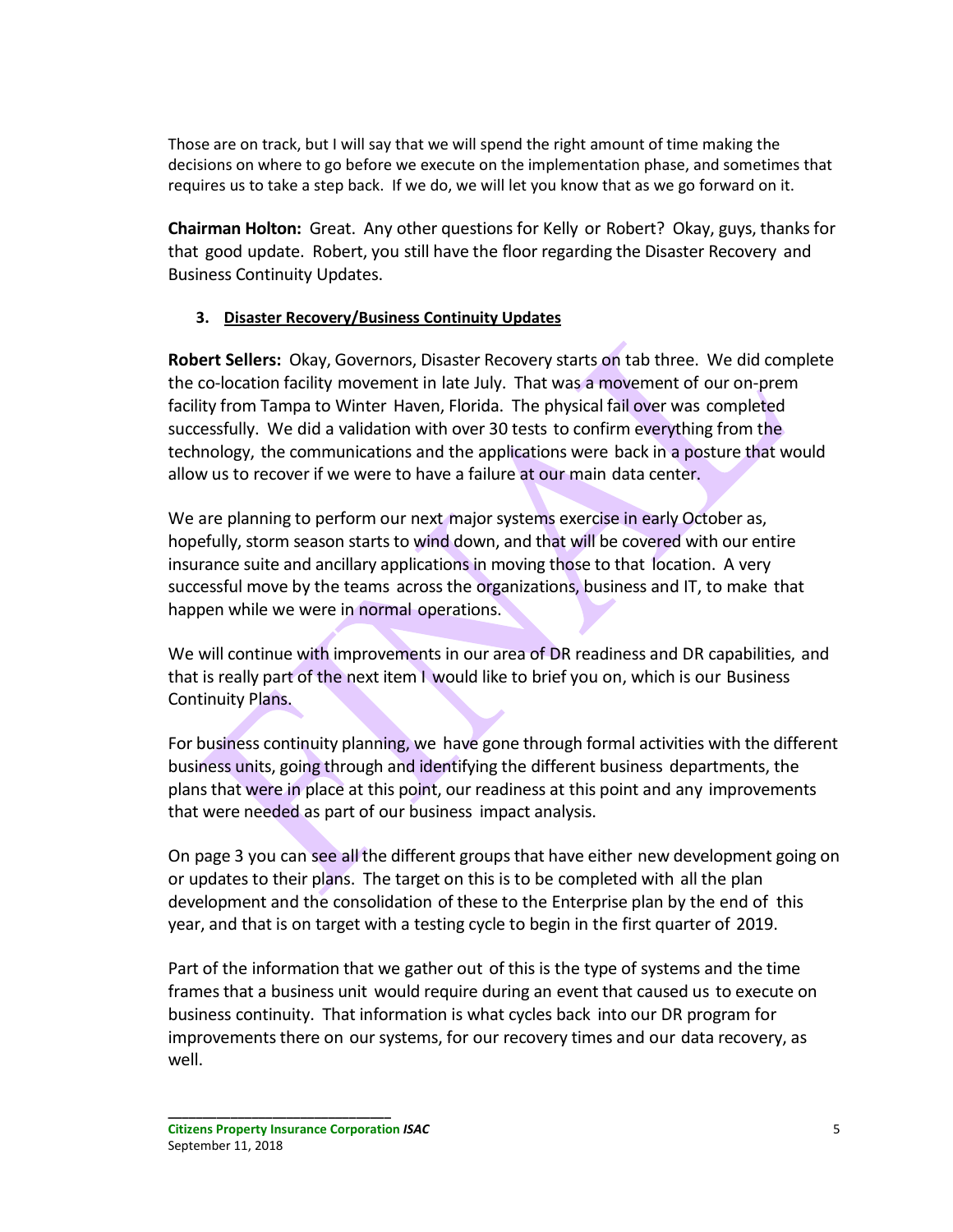On page 4, we will talk a little bit more about continuity. Earlier this year you approved our technology services recovery contract with Agility. That was executed in May of this year and we went through a complete exercise here last month.

The exercise included invoking the responsibilities of Agility to provide us with space in the Jacksonville area. They did so by providing us two facilities down near Town Center and Deerwood Park on the south side of town. Those facilities were hooked into the communication network that was required by Citizens.

We delivered a 160 people to that location over the period of two days, from most of the different business units inside Citizens. We performed a series of exercises to validate that all of the individuals were able to accomplish their daily work activity from those locations with the equipment provided by Agility, and ultimately concluded that with a successful test.

We have had an after briefing on that. We do have improvements that we identified that can be made, but we are in a position unmatched with our prior capabilities to now provide a facility here either in Jacksonville, Tallahassee, and frankly any part of the state, that we might need to recover our teams to for our daily business operations or for additional claims operations if we had to do so with very little impact on the Citizens' teams to make that happen.

So, I want to share that positive news with you. Also, we will continue to work towards one more testing cycle to validate not only the physical space capability, but their ability to deliver the mobile spaces to parking lots around the state to validate that capability, as well.

Governors, any further questions?

**Chairman Holton:** Any additional questions for Robert? Okay, thanks for that presentation, Robert. The Chair now recognizes Sarah Harrell for our Centerpoint update.

# **4. Centerpoint Update**

**Sarah Harrell:** Good morning, Governors. For the record, Sarah Harrell, Director of Enterprise Programs. Your update materials are behind tab four, and there is a related consent item behind tab six that I will be covering later.

On slide two, you will see that we have a lot of gray and green, meaning the Centerpoint program is moving into the final stages of implementation. We have had two additional phases conclude since our last update. Those are indicated by the green "complete" and they are Phase 3 for the budgeting products and then Phase 4 for the HR goals, performance and talent management.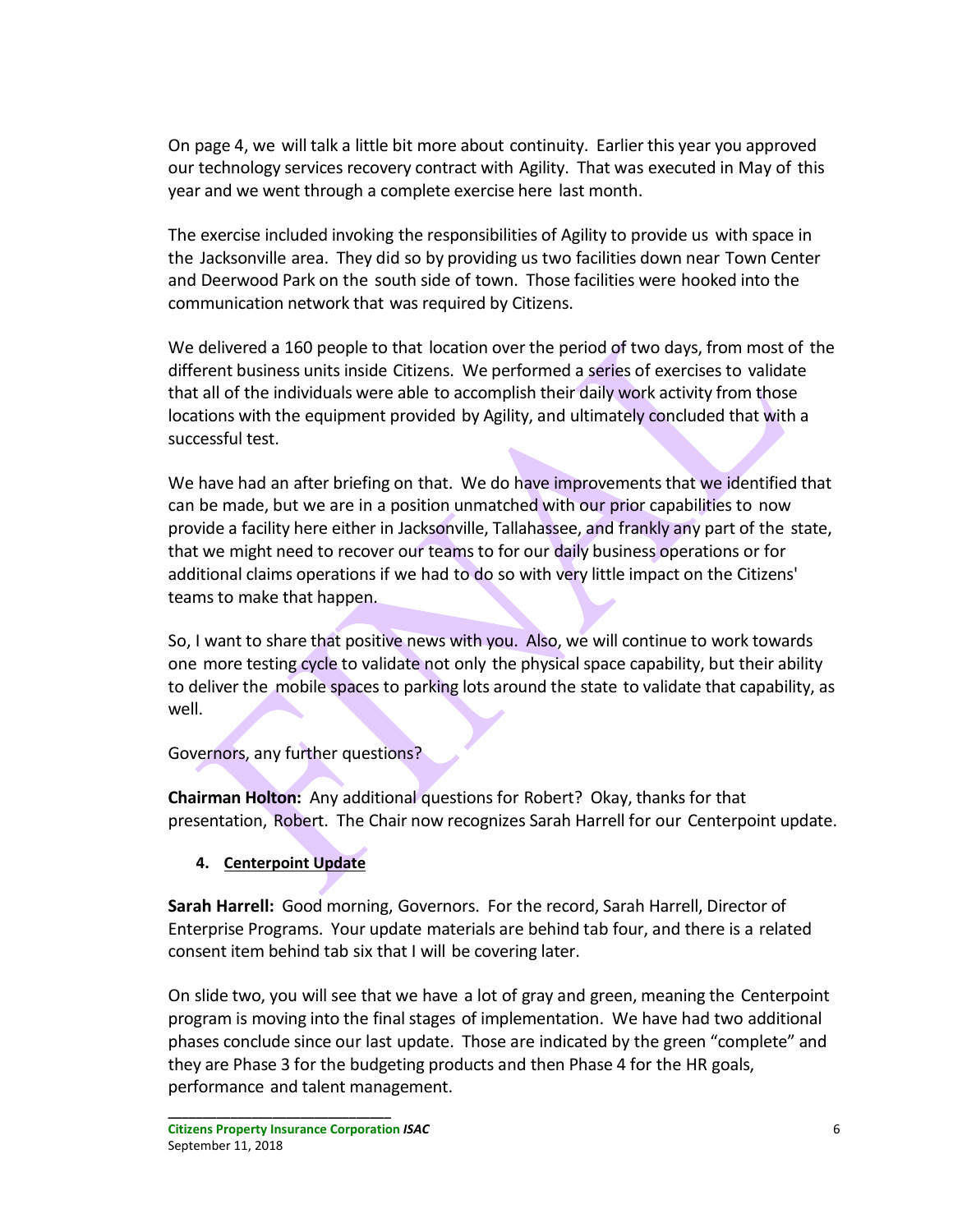We did add a new phase, an additional phase called 5b for career development, which is the ability to track individual development plans, and as the name implies, career development.

Slides three through five are the milestone updates that you are familiar with. Slide three is Phase 3 Budget that is in production and we are currently winding down the warranty period.

Slide four is the 5a Oracle Learn phase. We did change the deployment date for that due to an existing Oracle software defect that they are working through. My guess is that date will change yet again, but we just don't have those details at this time. So, details to follow.

Slide five is the new phase which is on track. We kicked it off August 27th, and we are in the discovery phase, and the price is there.

Slide six is the approved action item for the 10-year contract that was approved in June of 2016, which you are very familiar with at this point

Slide seven is the projected implementation spend. This is a fixed price contract so the software licenses, subscription services and implementation services are on a fixed schedule and they are proceeding as planned.

Do note that there will be an adjustment to the 2018 projections to reflect the cost reduction that I will be covering in the consent item. That will be updated for our next meeting.

The cost tracking that we are really interested in, as we have discussed numerous times before, are the two contingency fund categories. We are still below the contingency spend. We had the \$2.1 million approved for a contingency spend and we have currently spent about \$1.5 million of that which leaves approximately 550K in contingency spend.

Slide eight is the projected spend for the post implementation years. Again, there will be an adjustment there for the cost reduction that we will realize from the removal of unused services which I will cover in the consent item.

And that concludes my update. I will be happy to entertain questions or, if you have no questions, I can proceed to the consent item.

**Chairman Holton:** Any questions for Sarah? Okay, yes, since you have the floor we will just go ahead and take the consent item before the action item. Go ahead.

**Citizens Property Insurance Corporation** *ISAC* 7 September 11, 2018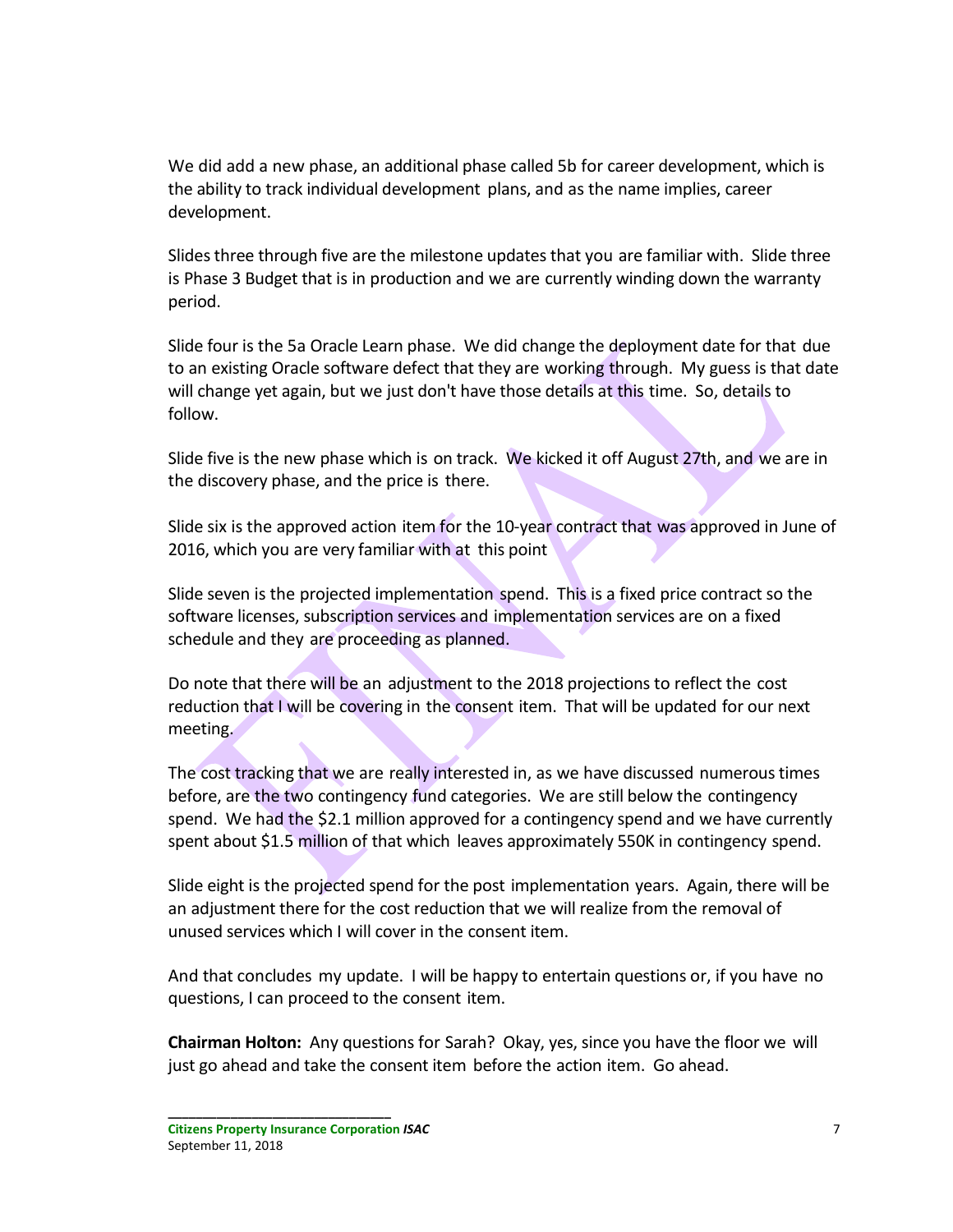## **5. Consent Items**

## **a. ERP Software Licenses and Subscription Services – Reduction of Licenses and One Year Renewal**

**Sarah Harrell:** Okay, thank you. The consent item is behind tab six. The ERP Software licenses and Subscription Services, Contract Number 16-15-0029-01. This is a budgeted item. It is actually a reduction in the 2018 budgeted dollars for our subscription services so there is no additional spend associated with this consent item.

The contract term for the original ERP software licenses contract was an initial five-year term, with the five optional one-year renewals. The purpose of this consent item is to request authorization to exercise the first one-year renewal option, and that would be for the period of 08/01/21 through 07/31/22.

Oracle has agreed to remove some unused subscription licenses, if you will, that we don't need listed there in the consent item. Those are no longer required, and they will remove those prior to our renewal date for the five-year term in exchange for us exercising the first one-year renewal option. It was a win/win for everyone.

The original contract term duration of 10 years remains unchanged. So that is the purpose of this consent item, to request authority to exercise the first one-year renewal option.

If there are no questions, I will proceed with the recommendation.

**Chairman Holton:** Any questions for Sarah? Go ahead, please.

**Sarah Harrell:** Staff recommends that Citizens Information Systems Advisory Committee approve and recommend to the Citizens' Board of Governorsto, A) approve the request to reduce the Oracle ERP software licenses and exercise the first one-year contract renewal option as described above, and B) authorize staff to take any appropriate or necessary actions consistent with this consent item.

**Chairman Holton:** Okay, is there a motion regarding this recommendation?

**John Vaughan made a motion to approve the ERP Software Licenses and Subscription Services – Reduction of Licenses and One Year Renewal Consent Item. John Wortman seconded the motion. All were in favor. Motion carried.**

**Chairman Holton**: I will now recognize Aditya Gavvala for the action item.

**6. Action Item**

**Citizens Property Insurance Corporation** *ISAC* 8 September 11, 2018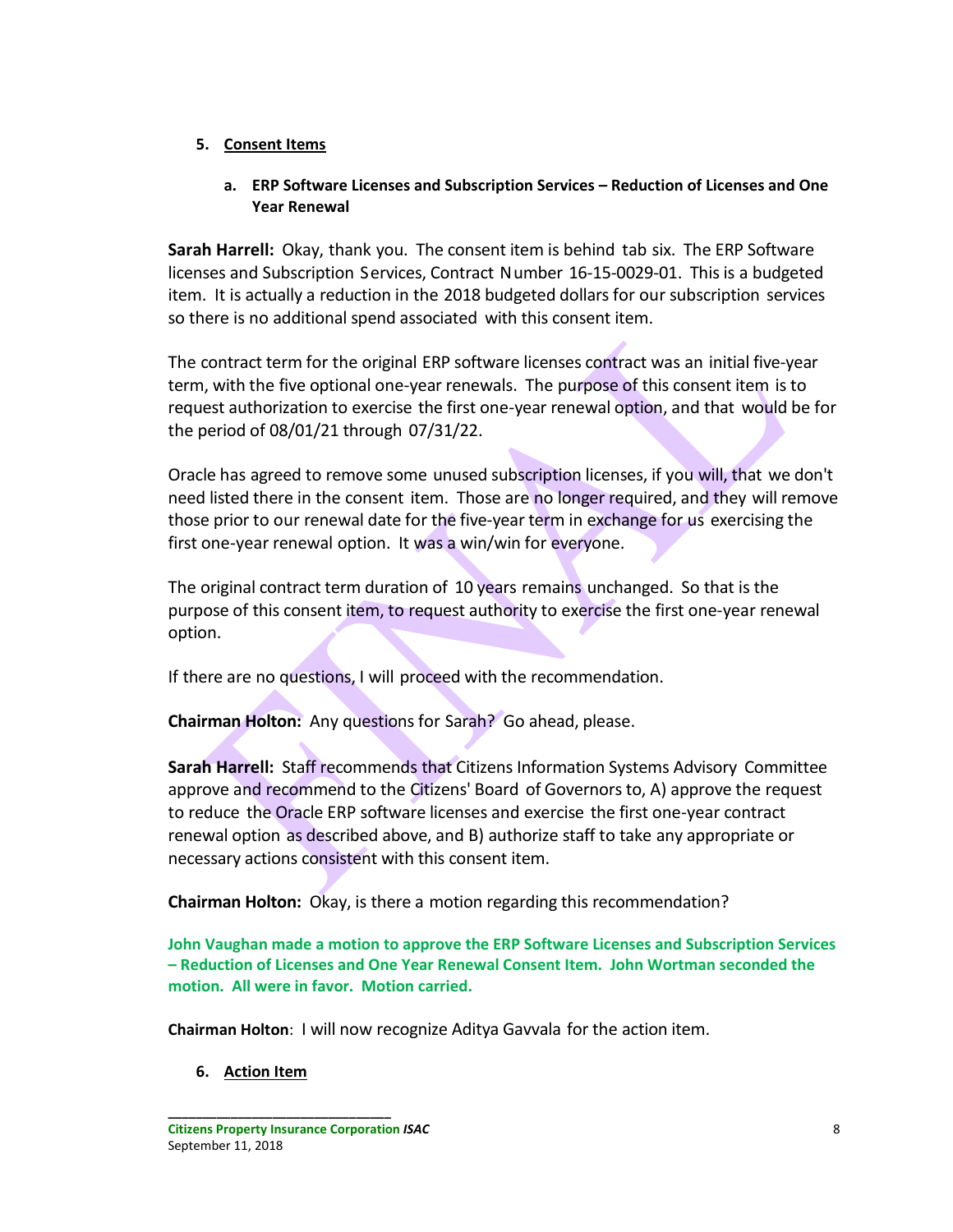### **a. Field Support Satellite Antenna System**

**Aditya Gavvala:** Good morning, Governors. My name is Aditya Gavvala, VP of IT Services and Delivery, for the record.

I would like to draw your attention to the action item behind tab five titled, Field Support Satellite Internet System.

Citizens is currently using a contracted vendor to provide on demand, high band width satellite communication services on an annual retainer basis. Citizens is seeking Board approval to procure a satellite internet system to be mounted on to the field support vehicle.

The field support satellite will enhance Citizens' catastrophe response center field deployment capability by providing the necessary communication band width. The purchase of the field support satellite band width system will remove external vendor dependency and eliminate vendor non-performance risks.

Funding for this field support satellite band width system has been budgeted in the 2018 budget. If there are no other questions, may I go for the recommendation?

# **Chairman Holton:** Please do.

**John Vaughan:** I have a couple of questions.

**Chairman Holton:** Go ahead.

**John Vaughan:** I have a couple of questions and I just want to make sure I understand, because \$103,000 is a pretty significant expenditure.

It eliminates the risk of vendor non-performance. And I don't know, because there is not anything that describes the characteristics of our requirements. So, is there redundancy built into this? Is it a single point of failure? What was the requirement that you all put in place for this, for the bids?

**Aditya Gavvala:** When we have to deploy a field support vehicle during catastrophe emergency we equip our field support vehicle with a satellite antenna system to provide the communications band width. We have four field support vehicles and three of them are equipped with the equipment. We also have a third-party service with a vendor that provides the communication band width and it cost us roughly \$300,000 for the annual retainer for the vendor. Also, when we use the services it cost approximately \$75,000 per month for the services.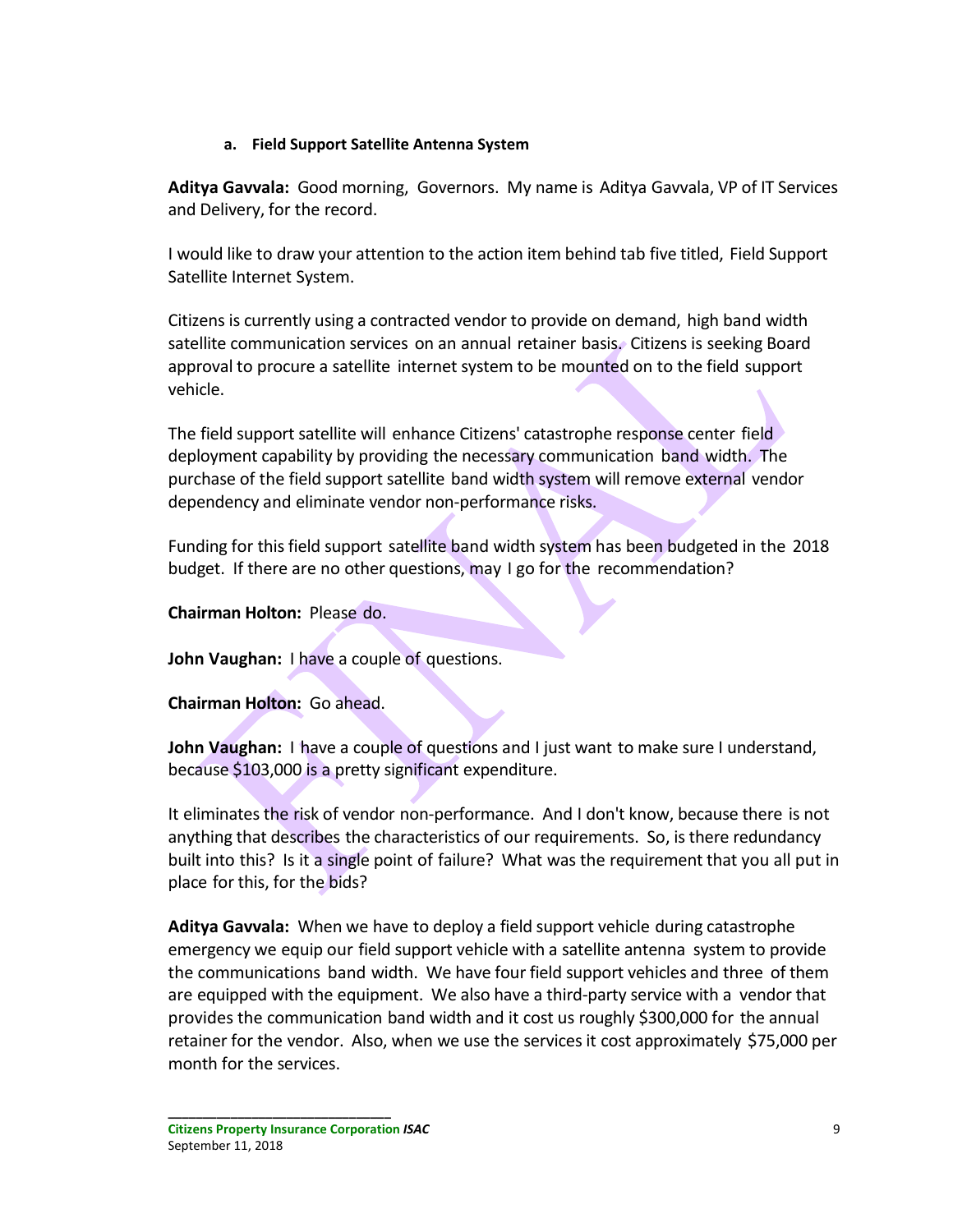So, this gives us the redundancy and also gives us the utility that we need so we can equip the equipment on our FSV and take it to the ground zero as needed.

**John Vaughan:** Okay, so this replaces the service in its entirety?

**Aditya Gavvala:** Yes.

**John Vaughan:** Which is a pretty big savings, is that what I heard?

**Aditya Gavvala:** Absolutely.

**John Vaughan:** And this is for one vehicle and there are three other vehicles that already have this capability, is that what I heard, or is this for all four vehicles?

**Aditya Gavvala:** Right. We have four vehicles, but this will provide the satellite communication for the four vehicles.

**Kelly Booten**: For the four vehicles. Currently we have four vehicles, three of them are already equipped with the satellite services. This adds the satellite services to the fourth vehicle.

**John Vaughan:** So, by having four of them you have the redundancy, that was my first question. Okay, that helped. That is all I had.

**Chairman Holton:** Any other questions? Go ahead and read the recommendation, please.

**Aditya Gavvala:** Staff recommends the Citizens Information Systems Advisory Committee approve and recommend to Citizens' Board of Governors to, approve the recommended award and resulting contract for ITB number 18-0034 Field Support Vehicle Burton Enterprises, LLC, d/b/a Mobil Satellite Technologies as set forth in the action item and authorizing staff to take any appropriate or necessary action consistent with this action item.

**Chairman Holton:** Okay, thank you. Do I have a motion regarding this recommendation?

**John Wortman made a motion to approve the Field Support Satellite Antenna System Action Item and John Vaughan seconded the motion. All were in favor. Motion carried.**

**7. New Business**

**Chairman Holton**: Thanks for that good report. The final item of business is New Business. Is there any new business to come before the Committee?

**Citizens Property Insurance Corporation** *ISAC* 10 September 11, 2018